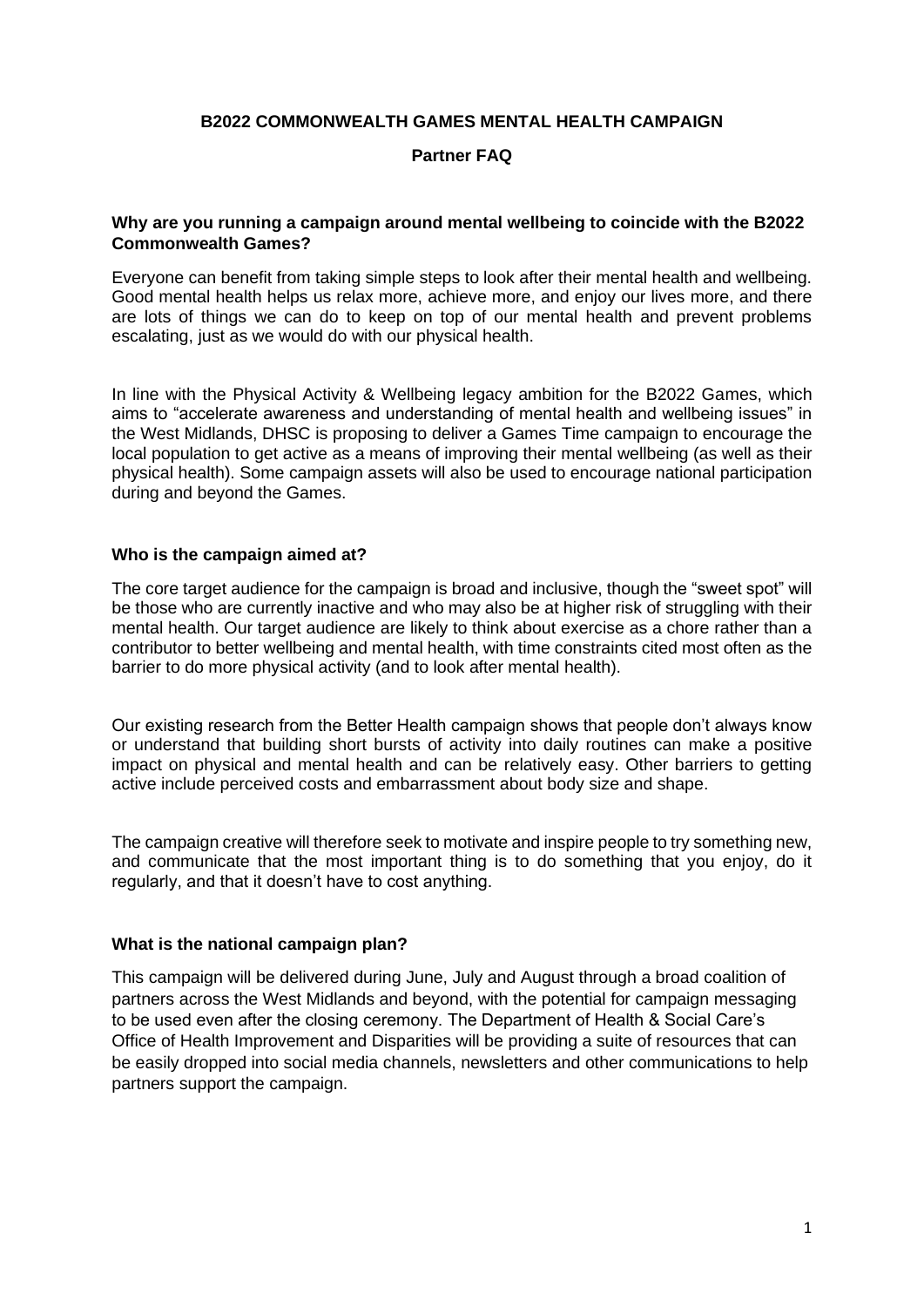DHSC (OHID) will promote the campaign via our owned and earned channels to provide national reach across the rest of England. We have no plans for paid media in the region.

The campaign assets will use the look and feel of OHID's Better Health campaign – see mood board below.



# **How can I get involved?**

- Use our social media resources to fill gaps in your social content calendar during July and August, or our newsletter copy for your bulletins, intranets etc
- Display our banners on your websites, posters on noticeboards or use our digital screen creative on display screens in your buildings and other community settings
- Browse our [Campaign Resource Centre](https://campaignresources.phe.gov.uk/resources/campaigns/111-better-health---every-mind-matters/resources) for posters, key messages and conversation starters that you could use in team meetings, public events and any type of physical activity session from organised classes to park-runs and community walks
- Let us know whether you're running workplace events around activity and health, or activities to get local residents more active. We may be to supply stocks of conversation starters
- Engage with your local leisure providers could they offer free/discounted taster sessions of sports/activities during the B2022 Games, and build mental health messaging into the way these are delivered using the resources provided by OHID?
- Send us details of your plans and pictures of how you've used the materials. We'll be sending out surveys to collect data on how many people we've collectively reached in late August/September so watch out for guides on measuring your activity for evaluation purposes

## **What will be in the toolkit?**

Toolkit contents will include:

• A4 poster formats including customisable formats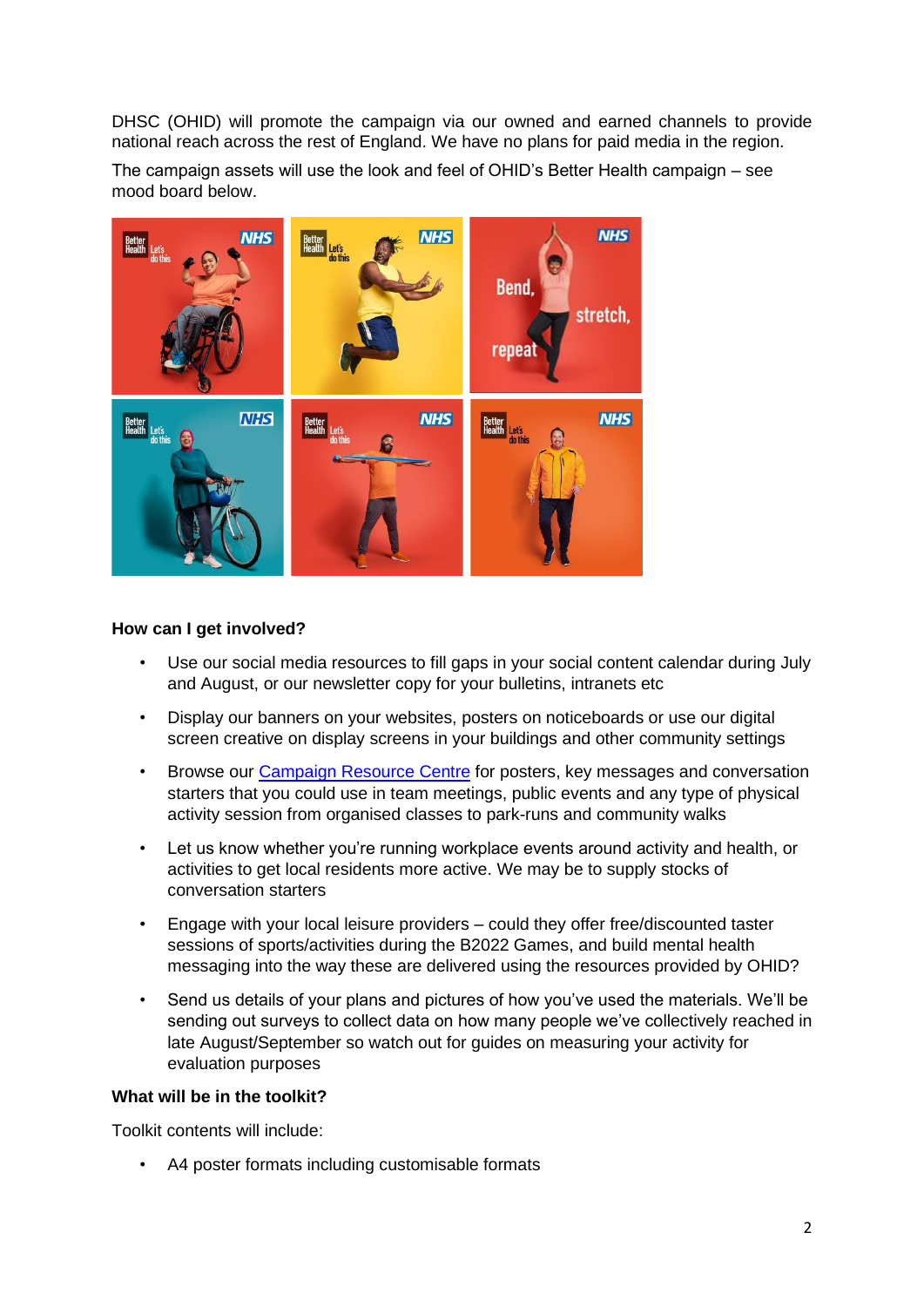- Website banners (several different formats)
- Digital screens (several different formats)
- Social media assets
- Take-home "conversation starter" with tips on looking after your mental health
- Key messages to use when talking to staff, residents, customers or patients
- Newsletter copy
- Email signature
- Evaluation template

# **When will materials be available?**

We are aiming to release the first set of materials in w/c 16 June.

### **How can I download/order the assets?**

The easiest way of accessing campaign materials is by visiting the [Campaign Resource](https://campaignresources.phe.gov.uk/resources)  [Centre.](https://campaignresources.phe.gov.uk/resources)

If you don't already have an account, please click on the link: [Campaign Resource Centre](https://campaignresources.phe.gov.uk/resources/user/new?from_modal=true)  [\(phe.gov.uk\)](https://campaignresources.phe.gov.uk/resources/user/new?from_modal=true) to register. It is a very simple 3 step process: 1) enter your details; 2) select the age group you work with, themes you are interested in and health subjects you want to know about; and 3) agree to the terms and conditions. To be able to download Better Health Every Mind Matters campaign assets, you should select 'Mental Health' in the Step 2.

You can also order printed copies of some resources (posters and conversation starters). To do this you will need to be logged into your account and when prompted select desired quantities and enter your delivery address details. Stocks of printed items will be limited.

# **Can I get regular updates?**

We do send emails to our partners and share regular updates on our campaigns. The easiest way to receive these emails regularly is to register and create an account in the [Campaign Resource Centre.](https://campaignresources.phe.gov.uk/resources/user/new?from_modal=true) To make sure that you received updates on the Better Health Every Mind Matter campaign, please select 'Mental Health' in the second step of the registration process.

# **What is Better Health?**

**Better Health** aims to empower the nation to look after their health and wellbeing, offering help and support across key behaviours including mental health, physical activity, smoking cessation and weight loss. It is managed by the Office for Health Improvement and Disparities, part of the Department of Health and Social Care (DHSC). The programme provides free tools and resources to help people take action to look after their physical and mental health.

So far, our campaigns have inspired millions of actions by adults and families to look after their mental wellbeing, get more active, eat more healthily, quit smoking or lose weight.